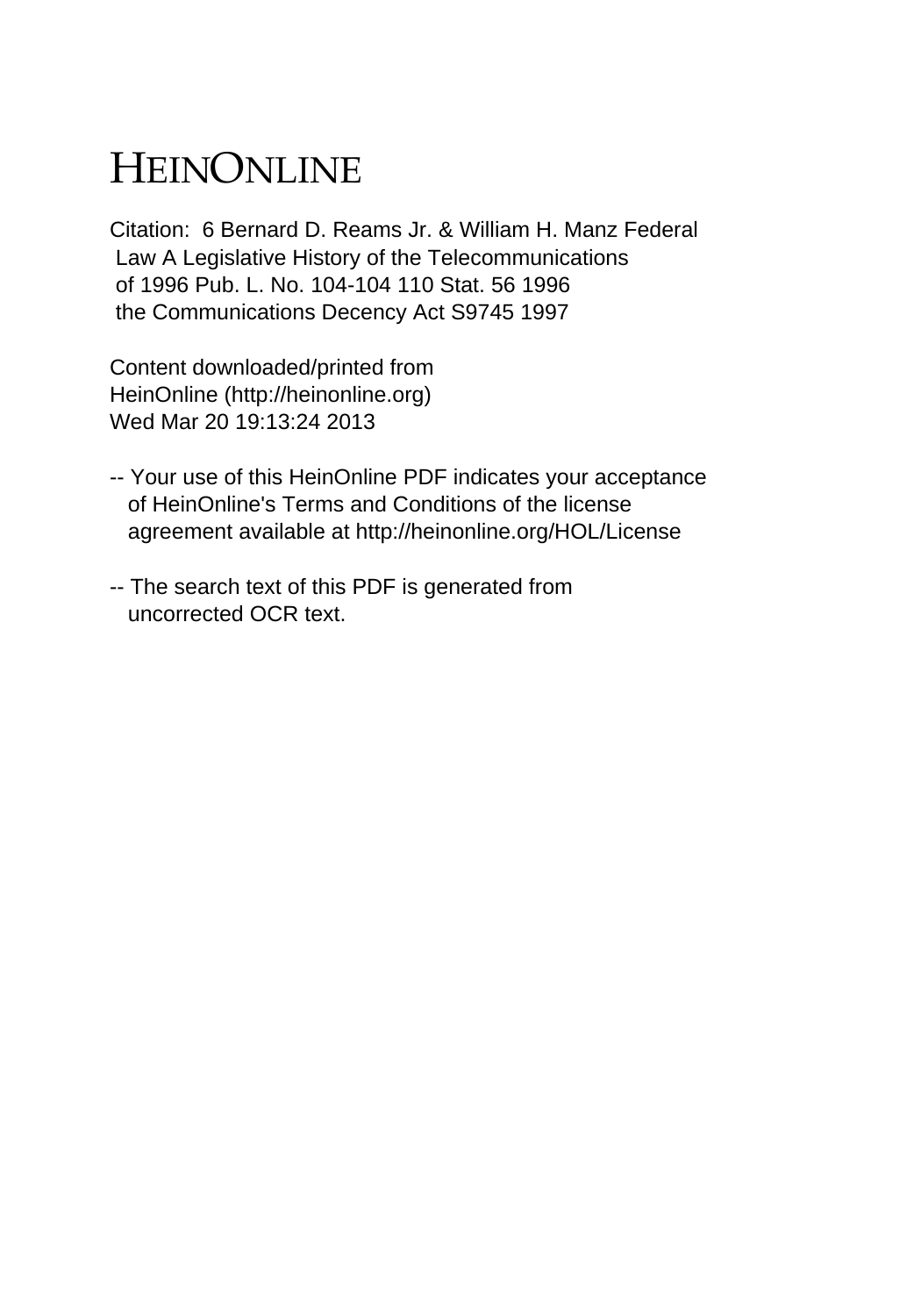sponsor of Senate Concurrent Resolu-<br>tion 66, a concurrent resolution to recognize and encourage the convening of<br>a Natio<mark>nal Sliver Haired Co</mark>ngress.

At the request of Mr. MURKOWSKI, his name **was** added se **a** cosponsor of Amendment No. 2394 proposed to H.R. 4602, a bill making appropriations for the Department of the Interior and related agencies for the fiscal year end-ing September **30. 1995.** and for other Purposes.

# **SENATE** RESOLUTION 245- **RELATING TO LINE ITEM VETO**

Mr. SPECTER submitted the following amendment; which was referred to the Committee on the Judiciary:

**S.** RE. **<sup>245</sup>** Whereas Federal spending and the Federal budget deficit bave reached unreasonable

and insupportable levels,<br>and insupportable levels,<br>Whereas a line-1tem veto would enable the<br>President to eliminate **wasteful** pork-barrel<br>the deficit before considering cuts in impor-<br>the deficit before considering cuts

whereas evidence may suggest that the<br>Framers of the Constitution intended that<br>the President have the authority to exercise<br>the line-item veta:

Whereas scholars who have studied the<br>matter are not unanimous on the question of<br>whether the President currently has the au-<br>thority to exercise the line-item veto;

Whereas there has nover been a definitive<br>judicial ruling that the President does not<br>have the authority to exercise the Une-item<br>veto:

Whereas some scholars who have studied the question agree that **a** definitive judicial determination on the issue of whether the

ercondition of the line of the sense of the warranted:<br>Now, therefore, be it<br> $R_{\text{sol}}$  respects to the Sense of the Senate Resolved, That it is the sense of the Senate<br>that the President should exercise the line-<br>item veto

### AMENDMENTS SUBMITTED

DEPARTMENT OF INTERIOR AND RELATED AGENCIES APPROPRIA<br>
TIONS ACT

### BRADLEY AMENDMENT NO. 2401

Mr. BRADLEY proposed an amend ment to the **bill** (H.R. **4602)** making ap Propriations for the Department of In terior and related agencies for the fis cal year ending September **30, 1995.** am . sr other purposes, a follows:

**1 page 62. line 1. strike out ''\$436.451.000.'**<br>:1,insert in lieu thereof '**'\$426.451.000.''**.

### BYRD AIMENDMENT **NO.** 2402

Mr. BYRD proposed an amendmen to the bill. H.R. 4602, supra; as follows: At the appropriate place in the bill, insert<br>Provided *further*, That funds provided pus 'uant to this authority may cot **exce \$i0.00** per employee"

 $\mathcal{L}^{\mathcal{L}}$ 

## **WOFFORD (AMED GTHERS)**<br> **AMENDMEDIT NO. 2003**

÷,

**Mr.** BYRD **(for** Mr. **WOFso n** for himself. Mr. COCRRAN, and Mr. SPECTER) to<br>proposed an amendment to the bill co

**H.R.** 4602, supra; **as** follows: On **pace 6.** line **3.** insert the following **new** paragraph:

The Secretary of Agriculture is authorized<br>to utilize \$10,600,050 taken from the flecal<br>year 1995 appropriated National Forest Sys-<br>tem account to provide for all costs necno utilize 310,600,000 laken from the flexal<br>year 1995 appropriated National Forest System account to provide for all costs necessary to prepare of<br>the material pole of the propriated within the propriated propriated<br>plete unact term not to exceed one year: Provided. I That the Secretary of Agriculture shall exe-<br>cute the contracts funded with this authoricy **so** that these funds **are** offset **fully** in the **same** fiscal year **by** Increased receipts net **<sup>0</sup>** payments to states. and that **an** amount not to exceed \$10,600,000 is returned by the Secretary to the account from which the funds<br>were drawn: Provided further, That any such search faces and it comply with all applicable 1aws and regulations: Provided further. That any such sales shall comply with aff applicable lews and regulations: Provided further, That **lewS** and regulatione. *Piodie* **furier,** That transfer **of** purchaser credits aftna not **be** used in payment **Ior** timber sold under this inliative: Provided furter. Tha no timber **saies** authorized under this section- shall sub **stitute for** timber sales tat would Otherwise generate receipts contributing, to the Con-<br>gressional Budget Office February 1994 Tim-<br>ber Receipt Baseline for fiscal year 1995: Pro-<br>vided further, That funds shall be returned to<br>the account and available for spending setting collections only if and to the extent that total National Forest Fund timber reseura total National Porest Pand timber receipts of the Forest Service (excluding<br>compounts for deposit funds) in facel year 1996<br>exceed \$420 million: Provided further, That<br>funds provided under this authority remain<br>avail

<sup>J</sup> <sup>7</sup>**.M.UNICATIOS " ACT** OF **<sup>1994</sup>**

### **EXON AMENDMENT NO.** 2404

(Ordered referred to the Committee on Commerce.)

Mr. EXON submitted an amendment intended to be proposed **by** him to the bill **(S. 1822)** to foster the further development **of** the Nation's telecommunications infrastructure and protection of the public interest, and for other **"** purposes: **as follows:**

On page 104. **below** line **12, add** the follow- **ing:**

TiLE **VII--OBSCENE, HARASSING, AND** WRONGFUL UTILIZATION **OF** TELE- COMMUNICAfIONS FACILIES

**-SEC. en1. OBSCENE OR5** iMLIASMGN U.15 **OF** TnL.- **COMAUMCATION9 FAC LFriR UNaDER THE COiMUNICATiONS AC dOF** 1934.

(a) EXPANSION OF OFFENSES.—Section 223 of<br>the Communications Act of 1934 (47 U.S.C.<br>223) is amended—<br>(1) in subsection (a)(1)—<br>(A) by striking out "telephone" in the

matter above subparagraph **IA)** and inserting In the unberof "telecommunications device";<br>
In the U.S. (B) by striking out "makes any comment,<br>  $\ddot{x}$  request, suggestion or proposal" in subpart-<br>  $\ddot{x}$  graph (A) and inserting in Her thereof<br>  $\ddot{x}$  remakes. tran

**(C)** by striking out subparagraph **(B)** and inserting in lieu thereof the following new

**"(By mam a** teephome man **w s 'a,** sieoconmunications device, whether or not or or *cemmunication* the aid oriental or *cemmunication* the oriental or the control of the control of the control of the control of the control of the control of the control of t ent to annoy, abuse, threaten, or **harass MW** jern at thi rined, **urom 0Vo who resulow he** om onisto <sup>t</sup> n;"' **am**

(D) by striking cost subpersignaph (D) as a finite of the context of the following new attention of the following in the set of D) makes repeated telephone cells or re-

**penately initiates communications: with a**<br>elecommunications: dbsien. during. which<br>conversation or communication gasues as bele-<br>y to harms any person at the called number

or who receives the communication."<br>
(2) in subsection (a)(2), by striking out<br>
telephone facility" and functing in Heuring out<br>
hereof "elecommunications facility",<br>
(3) in subsection (b)(1)—

**BEST** COPY **AVAILABLE**

(A).in subparagraph (A)-<br>
(i) by striking out "telephone," and insert-<br>
ing-in lieu thereof "telecommunications deviece"; **and**

**(ii) by inserting "or infinited the communication" after "pisced the call"; and <br>mication" after "pisced the call"; and<br>(B) in subparaely with the interting facility<br>"telephone facility" and inserting in the** thereof "telecommunications facility"; and<br>
(4) in subsection (b)(2)--

experiment of the second control of the second control of the second control of the second control of the second control of the second control of the second control of the second control of the second control of the second

able"; and<br>tication "effecting "or initiated the communication"<br>attaction "effect" placed the call"; and<br>the fight of the "placed the call"; and<br>(B) in subparagraph (B), by explaining to let<br>the phone facility" and inserti

section, is further amended—<br>
(i) by striking out **"S0,000"** each place it<br>appears and inserting in lieu thereof<br> **-100,009,"** and

(2) by striking out 'uis months" each phoe (2) by striking out 'uis months" each phoe

years".<br>
Co) PROBIBITION ON PROVISION OF ACCESS-<br>
Cubsection (c)(i) of such action is amended<br>
by striking out "telephone" and inserting in<br>
Heur thereof "telecommunications device".<br>
(d) CONTORMING AMENOMENT—The seculon

ad of such section is amended to read as

**follows: 'OBSCENE OR HARASSING UITILAIIO' 07** TR

**COMMUNICATIONS DEVICES AND PACILITIES I**<br>THE DISTRICT OF COLUMBIA OR IN LYTERSTAN<br>OR FOREIGN COMMUNICATIONS''.

**am** go **,cfllesM RI** miho **w CIWE** TEL"WISIMA

Section 639 of the Communications Ast of 1943<sup>(47 U.S.C. 569), is amemications hat thereof.</sup>

SEC. 803. **BROADCASTING OESCENE OF LAN-**<br>GUAGE ON BADIO.

Section 1464 of title 12. United States Code.<br>
is amended by striking out "\$10,000" and in-<br>
serting in lieu thereof "\$180,000".

**SEC.** 804. INTERCEPTION AND **DISCLOSURE OF**<br>**ELECTRONIC COMMUNICATIONS.** 

Section 2511 of title 18, United States Cade; **is** amended-

**(ii** in paragraph **(I)--**

(A) by attriking out "wine, cral. or chose<br>tronic communication" each place it appears.<br>and inserting in lieu thereof "wire.. exal. electronic. or digital communication': **and'. (B) in** the matter designated **as Itrm bM. t7** striking **out "oral** communication" in **te"**

### 89745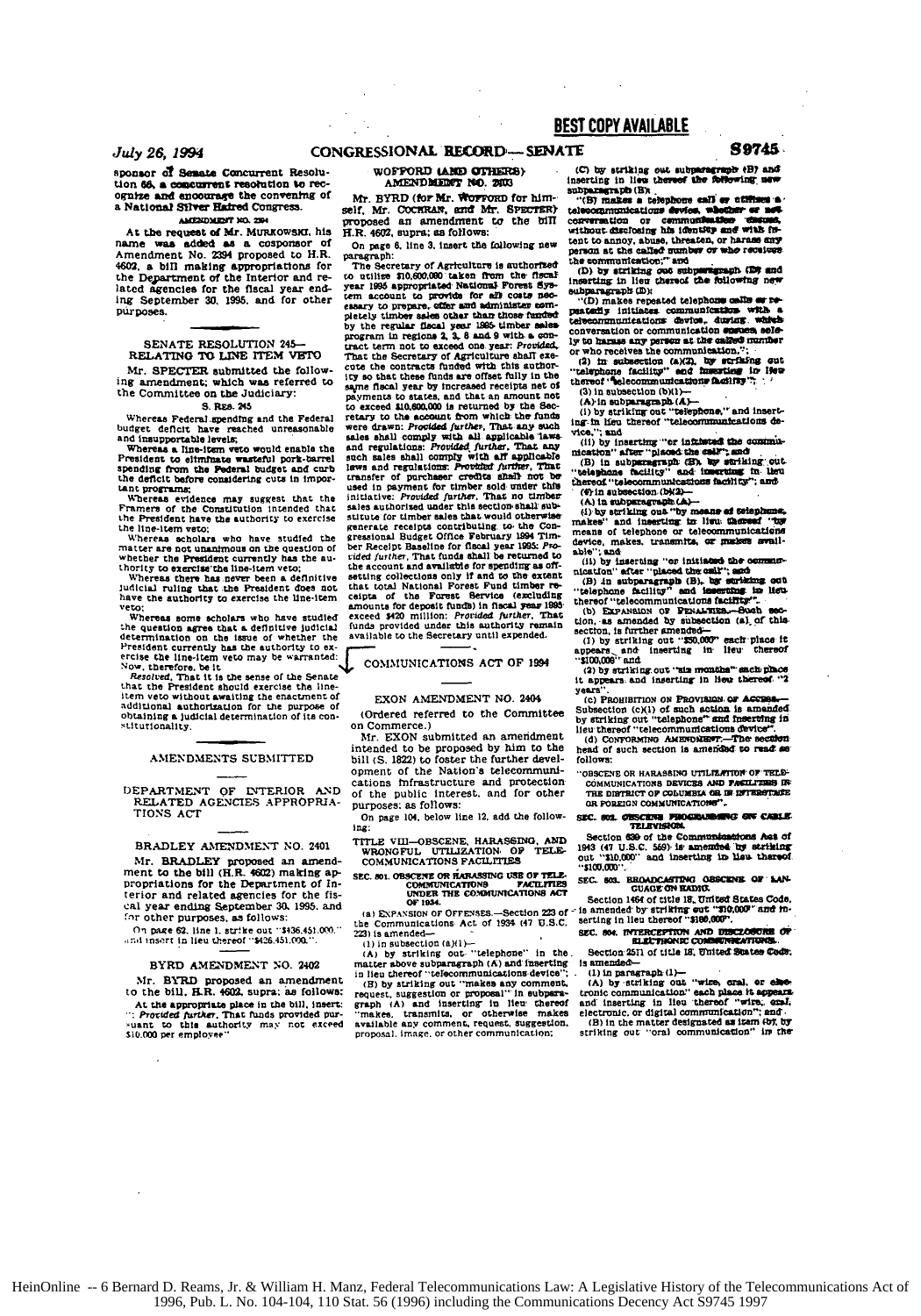matter above clause **(1)** and inserting in lieu

thereof "Communication"; and (2) in paragraph (2)(a). by striking out "wire or electronic communication service" each place It appears (other than in the sec-and sentence) and inserting in lieu thereof •wire. electronic, or digital communication

service". **SEC. SOL aDDMONaL PROHIBITION ON BILLING FOR TOL1,FR TELEPHONE CALLS.**

Section **228(c)(6)** of the Communications Act of 1934 (47 **U.S.C.** 228io)(6)) **in** amended-**Ii1 by** striking out "or" at the end of subparagraph **(C);**

(2) by.striking out the period at the end of subparagraph **(D)** and Inserting in lieu thereof **";** or"; and **(3i by** adding at the end thereof the follow-

**ing:**<br> **''(E)** the calling party being assessed, by<br>
virtue of being asked to connect or otherwise<br>transfer to a pay-per-call service,# charge<br>for the call.".

**SEC. 011. SCRAMBLING OF CABLE CHANNELS FOR** NONSBJSC RIaERS,.

Part IV **of** title VI **of** the Communications Act **of 1934 (47 U.S.C. 551 et** seq.,i is amended **by** adding **at** the **end** the following:

**'SEC. 60. SCRAMBLING OF CABLE CHANNELS FOR NONSUBSCREBERS.**

"(a) REQUIREMENT.—In providing video pro-<br>gramming unsuitable for children to any<br>subscriber through a cable system, a cable<br>operator shall fully scramble the video and<br>audio portion of each channel such programming that the subscriber does not subscribe

it. "(b) DEFINITION.—In this section the term<br>"to scramble", in the case of any video pro-<br>gramming, means to rearrange the content<br>of the signal of the programming so that the<br>programming cannot be apprehended by per-<br>son gramming cannot be apprehended by persons unauthorized to apprehend the programming.".

Mr. **EXON.** Mr. President. **I** rise to file an amendment to **S. 1922.** the Com-munications Act of 1994. **I** expect the Senate Commerce Committee to take this legislation up next week. I intend<br>to offer this amendment at that time.<br>Simply put, 'this Communications<br>Decency amendment modernizes the

anti-harassment, decency, and anti-ob-scenity provisions of the Communications Act of 1934. When these provi-<br>sions were originally drafted, they were couched, in the context of teile-phone technology. These critical public protections. must be updated for the digital world of the future.

Before too long a host of new telecommunications devices will be used **by** citizens to communicate with each other. Telephones may one day be relegated to museums next to telegraphs. Convereation **is** being replaced with communication and electrical transmissions **are** being replaced with **digi-**tal transmissions. As the Congress rewrites the Communications Act, it is necessary and appropriate to update

these important public protections. Anticipating this exciting future of communications, the Communications Decency. amendment I introduce today will keep pace with the coming change.

References to telephones in'the cur-rent law **:are** replaced with references telecommunications device. amendment also increases the maximum penalties connected with the decency provisions of the Communica-

tions Act to **\$100,000** and 2 years imprisonment. The provision requires cable<br>providers of adult pay-per-view programming to fully scramble the audio<br>and video portions of the programming to homes which do not subscribe to the particular program. Unsuspecting families should not be assaulted with audio of indecent programming or partially **scrambled video. The amendment** also prevents individuals and companies en-<br>gaged in the pay-per-call services from<br>by-passing number blocking by con-<br>necting individuals to pay-per-call necting Individuals to pay-per-call services via a toll-free number.'<br>These measures will help assure that

the information superhighway does not turn into **a** red light district. It will posed to obscene, lewd, or indecent .<br>messages.

This legislation also protects against harassment. Recent reports of electronic stalking by individuals who use computer communications to leave threatening and harassing messages sent chills through the users **of new** technologies. Recent stories about the misuse of the internet and **800** numbers also demand action. **I** ask that two stories related to the misuse of the information technologies be included at the end of my remarks as illustrations of the type of activities this amendment attempts to address.

the type of activities.<br>**Mr. President. I ask unanimous con-**<br>sent that an article be printed in the<br>RECORD.

There being no objection, the material was ordered to be printed in the **RECORD,** as follows:

EXPO SUPERHIGHWAY VEERS INTO PORNOGRAPHIC DITCH<br> **Dramatically 11lustrating the security**<br>
problems posed by the rapid growth of the<br>
Internet computer network, one of the na-

nteriate computer newwork, one of the material computer have the<br>dom's three nuclear-weapons labs has con-<br>firmed that computer hackers were using its<br>computers to store and distribute hard-core<br>computers to store and dist

The offending computer was shut down after lab Officlals were alerted **by** a reporter who was investigating Internet hacking.

The compact contained into the large in the large<br>the physical conduction of the largest cache of illegal hard-core pornog<br>raphy ever found on a computer network.<br>While hackers once devoted their efforts to discuss discuss

In the interime, a method connect computers at as fast originally designed to connect computers at as fast of<br>the state of the state of the state of the state of the state state<br>in the state of the state of the state of th

**But** the Internet **has an** underside. wherr so-called pirates, with code names such **as** "Mr. Smut," "Acidflux" and "The Cowboy" traffic **in** illegal or illegally-obtained elec-tronic information. The structure of the lnternet means that such pirates can carry out their crimes from almost anywhere in the world. Tracing them is nearly impossible.<br>The FBI late last week confirmed that it.

The FBI late last week confirmed that it was investigating software piracy on the sites at proprier discovered a number of sites at prominent institutions that were being used to distribute stolen software, in-<br>cluding one in the office of the president of<br>the University of California. Berkeley. and<br>another at Lawrence Berkeley National lab-

oratory. Pirates also have their own -chat" lines, **a** series of channels within a service called the<br>Internet Relay Chat. An elaborate pecking<br>order determines who will be allowed to take<br>part in these conversations—mewomers can<br>often wangle their way in if they have a partic

the Times investigation revealed its existence. Merola said the Department of Energy.<br>which oversees lab operations. as well as the<br>FBI, had been notified of the incident.

At Lawrence Livermore. officials said Monday that they believed at least one **lab** employee was involved in the pornography

ring, along with an undetermined number of<br>outside collaborators.<br>Chuck Cole, deputy associate director of<br>computing at the lab. said that unauthorized<br>graphical images had been found on a Liver-<br>more computer. He confirme

The employee has been placed on "investigatory leave" and his security badge confident<br>fiscated while an investigation is under-<br>taken, the lab said.<br>It was unclear whether the pornographic<br>images were being sold or how m

ably be considered obscene by the courts.<br>and therefore transmitting them over the<br>internet would be illegal,<br>there are apacity<br>the massive amount of storage capacity<br>used in the Livernore scheme shows how<br>internet hacking computer systems at universities or government laboratories can save unscrupulous en-trepreneurs large sums of money. One computer expert said there might **be**

more to the incident than met the eye. The<br>expert suggested that the hardcore pornography may be a cover for an ultra-<br>sophisticated espionare program, in which a<br>"sniffer" program combs through other<br>Livermore computers,

**800 NUMBER MANEUVER EVADES PHONE-SEX** RULES

### (By Henry J. Cordesi

LINCOLN.-Scanning his Ralston church's phone bill recently, the Rev. Michael Thom-

as found **3160 In** calls to **a** phone-sex service. Thoma said he was appalled that someone would make such calls from Messiah Lu-thern Church. None were authorized.

He said he was more appalled that the calls were possible. Calls to a phone-sex service **had** troubled Messiah Lutheran before. pro:nmpting the church **to** block all calls to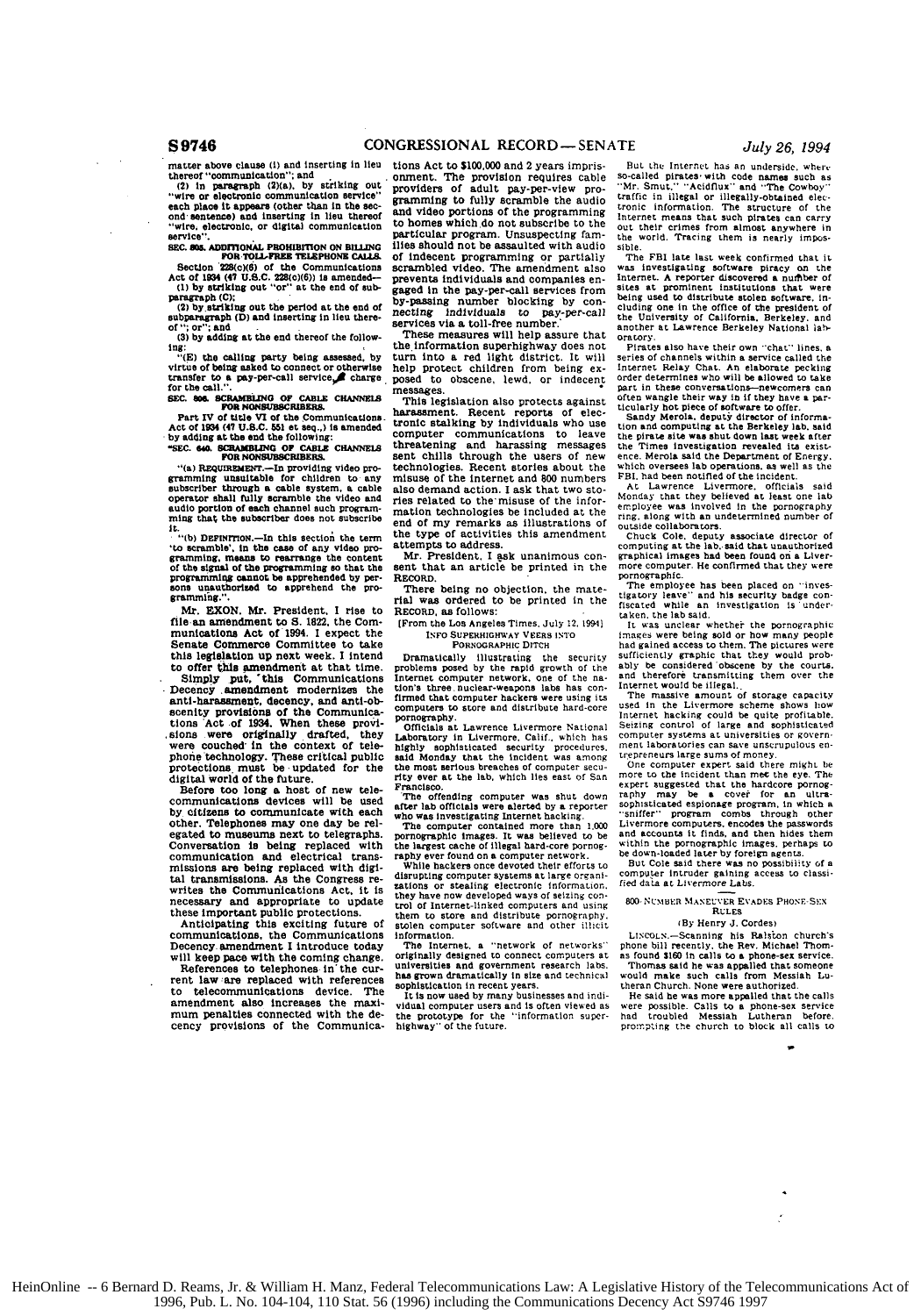Im outraged that there is this loophole 0017.<br>In outraged that there is this loophole 0017.<br>Thomas is the said. **i393.** Thomas said. **i3.**<br>Thomas is the said of the said. **i**2.

The system. Thomas said.<br>Thomas tan't the only one. The Nebraska CLOSING LOOPHOLE ON TELEPHONE DIRTY of the Semite that SENATE.—It is the sen<br>Public Service Commission has received dox-<br>Public Service Commission has receiv

sext measurement can be the companies may see 800 calls. The companies in the companies of the companies and conversation billings customers who dial 800 numbers. Serving threatshood and endangered species,<br>have started us

hang up **and is which was under the caller m** they can be billed for an 800 call. The process<br>
"identification number." The caller may be is quick and easy, And it allows the "sub-<br>
hang up and dial the 800 number again. E

buelness, which we let a services, that's their<br>business, Winlager said. The problem is that<br>many who call are using phones they're not<br>authorized to use.

**con an reported to the commission that her** in 800 service.<br> **Son had rung up calls to 800 numbers costing Gene Hand, head of the Nebraska Public bis**<br> **Son had rung up calls to 800 numbers costing Service.** Commission's

rooms and the gone before before the bill ar-<br>
Motels are specially vulnerable. PSC office in and that public utility regulators assignating on page 47, line 12, strikes all<br>
claim and the gone before the bill ar-<br> **EXALLO** 

not allowing go calls to leave the hotel." **fore the example of the definition** fore the period: ": Previded further, That not

**CONGRESSIONAL** RECORD-SENATE

**Now it** appeared someone had .kirted the Hand said the **Public** Service Cormin son **Itlm** a **sole** sourceaqulfer *"nd* block. Thomas said, by calling a toll-free 800 will not permit phone service to be discon- (3) the State of Texas is working. In co-<br>number and then asking to be transferred to nected for failing to pay for unauthorized op

the secretary, and **many ''numeral community** of *Community* of *Community* and *Community* and *Community* in *it assumed to many ''numeral Community* and  $\alpha$  and  $\alpha$  and  $\alpha$  is a single under  $\alpha$  and  $\alpha$  and  $\alpha$  an and the extremal means "pures of countliness our published from the search of the Edwards Aquiter while con-<br>adult entertainment" that provide phone nications Commission to bar companies from on users of the Edwards Aquite

numbers as a way to get around phone<br>numbers as a way to get around phone compensation and cohere who don't give the continues as a way to get around phone<br>numbers and the federal want their phone a used to distant the red A caller disle activities are more and are "subscribers" to the service in question.<br>reaches an operator, who gives the caller an analy can be billed the an society. The process and MCSELEY-BRAUN (TOP Reveals).

**If the Charges.**<br>If people want to dial 800 numbers on their calk.<br>If people want to dial 800 numbers on their calk.<br>hones and use the services, that's their That shouldn't be. Phone-sex and similar

phones can still be used for expensive dirty<br>
That suppre, as follows:<br>
That shouldn't be. Phone-sex and similar<br>
"services" ought to be restricted to the 900 linear "\$42,000,000".<br>
Dentis, where people know what they are many who call are using bonds they we not perfix. where people know what they are set.<br>In the people from the period, insert the following "1936" and the set of the period. Insert the following "1939" and the dual performa

Strike Commission's Coloration in the Commission's Commission in the Commission of the Commission's Commission in the Commission state of the Commission in the Commission state of the Commission and the process of the Colo

Mr. GRAMM) proposed an amendment to the Dill, H.R. 4692 making appropriations for the Department of Interior and related agencies for the fiscal year ending September 36, 1995, and for Pederal regulations allow for charges on and related agencies for the Escal year mot imited to consideration of hast somis-<br>800 calls if the caller has a "presubscription ending September 36, 1995; and for the sear present

of the match of which may include the once typical avenue to have been good about warving charges. Hand cidental to an otherwise haven facily and the set of water of water of water of water of water of water of water of wa

meed help can call the commission at 800-528- ment the water management plan for Eff-<br>I'm outraged that there is this loophole 0017.<br>Yoss wards Aquifer region enacted by the State in

chi the Secretary of the Interior should<br>Chi of Secretary of the Interior should<br>Dwight Wininger, the commission's execu-<br>Dwight Wininger, the commission's execu-

they can be billed the an 800 call. The process rose. MACSELEY-HARUNT RUN and the phone-sex line from any COVERDELL, Mr. GRASSLET, Mr. MACK, telephone.<br>scriber" to call the phone-sex line from any COVERDELL, Mr. GRASSLET, the way, the phone-sex service uses the So even though parents and business peo- EOTE, and Mr. SIMON) proposed as<br>Identification number as permission to re- ple might have 900 numbers blocked, their amendment to the bill.

woman reported to the commission based of the integrity of the 800 system is especially vided. That \$2,000,000 shall be for a grant pro-<br>calls and the Onnaha Schemarketing industry relies on public trust large at integrate

A guest at the American Pamily Inn in<br>Bellevue recently range up throw a method of an intervention of the Section of Mar. WALLOP proposed and method<br>800 phone-sex sexuos. The bills totaled \$156. RELATED AGENCIES APPROPRIA

The **Ben** Franklin Motel **near** Papillion **HUTCHI9ON (ANDG** RAMM) to exceed **\$20008** shall **be** used for **a.** joint. and the completies of the commission<br>about a straight and the commission and the commission and a straight and the straight of the commission<br>Concelled the commission is tele-<br>Communications and the commission is tele-<br>Com The big approximate the big the Disputer of the Disputer and the computer of a call to an 800 number.<br>
Follows: to related agencies for the Bepartment of Interior the National Park Service, including, but<br>
Federal requirem that the ifencification **mber** they **provide** On page **41K** between lines 14 **and** Mi insert **able** at the State or local **levneaf** anefadf constitutes **seuhcrihin** to *the* **service.** the following new **aection:** within tbs Private **sector) and "sM and** To talk to the **" y** ho dream **giirls'pro-** SEC. . **EDWARD6** *AQUIFl* Submit to the Committees **on** Airopra n sf *,* video by one 600 service. A reporter received (a) PINDINGS.—The Senate finds that.<br>
indifferently and Energy and Research of the control of the Senate finds that the service of the control of the calibration of the calibr To talk to the "easy hot dream girls" pro- SEC. . EDWARDS AQUITER.<br>
without one followed from an operators are a forest received (a) Findings the Source of the Source of the Source of the Source of the Source of the Sourc the country are considering pushing the Fed- and domestic water users.<br>The communications continued by the Euclidean Schedule of the Euclidean Schedule and the extreme information of the Euclidean College and Schedule and

### **BEST** COPY **AVAILABLE**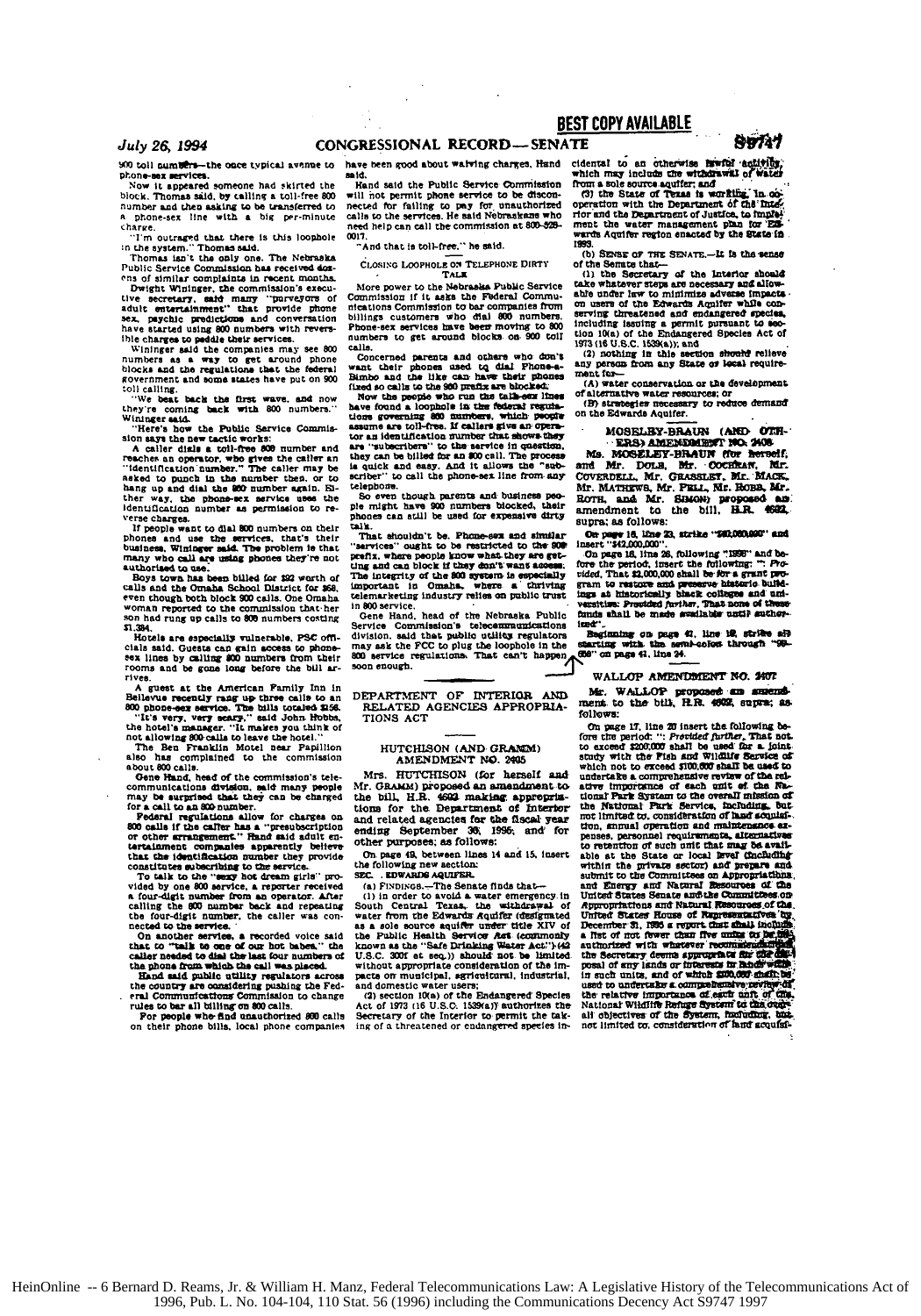HeinOnline -- 6 Bernard D. Reams, Jr. & William H. Manz, Federal Telecommunications Law: A Legislative History of the Telecommunications Act of 1996, Pub. L. No. 104-104, 110 Stat. 56 (1996) including the Communications Decency Act [cxxxiii] 1997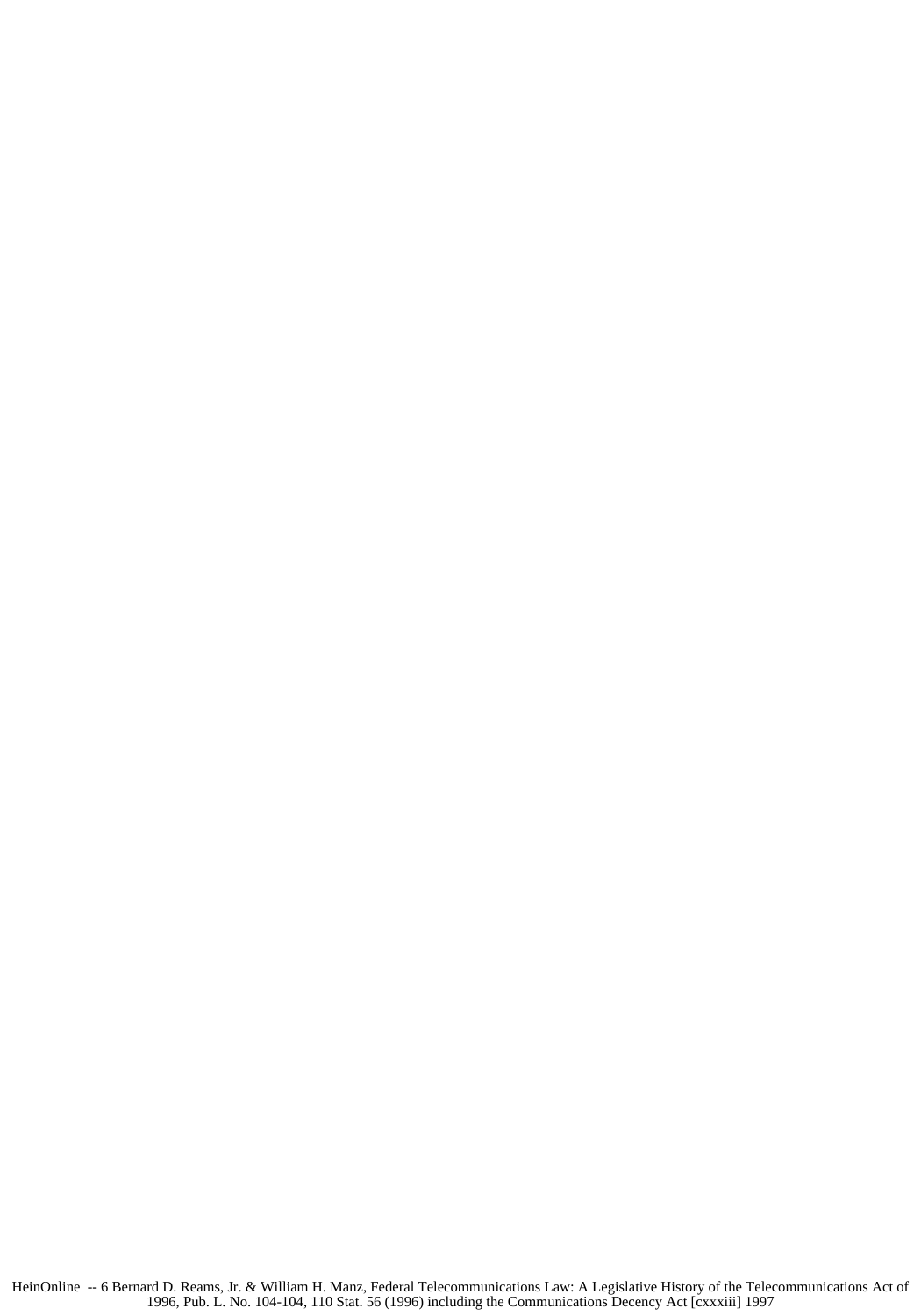# Document No. **161**

 $\ddot{\phantom{a}}$